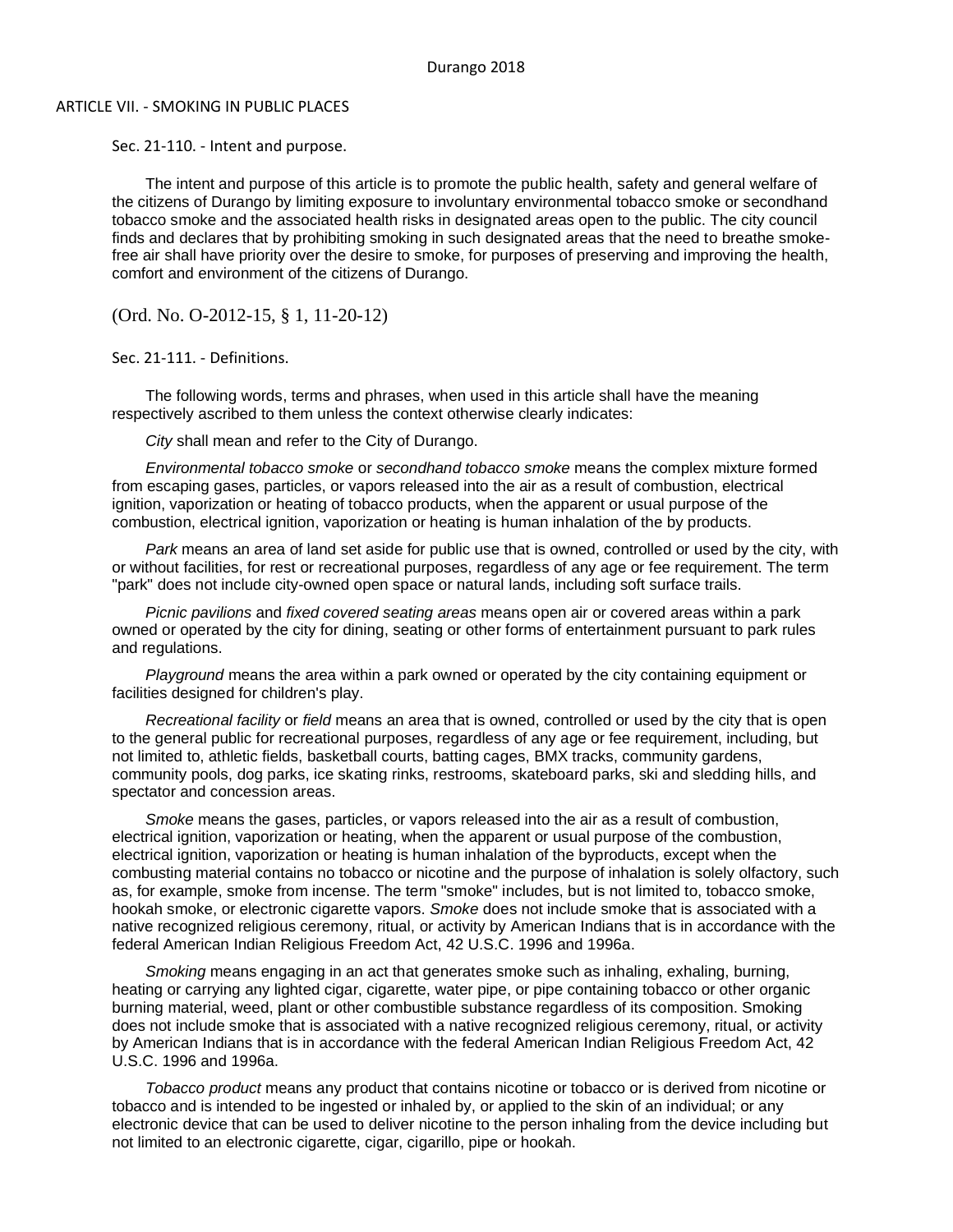## (Ord. No. O-2012-15, § 1, 11-20-12)

Sec. 21-112. - General smoking restrictions.

- (a) In order to reduce the risks of fire danger and the levels of exposure to environmental tobacco smoke and secondhand tobacco smoke, smoking shall not be permitted and no person shall smoke in any outdoor public area described below, including, but not limited to:
	- (1) Bus stops or waiting areas to board public transportation;
	- (2) All seating areas in city-owned parks, playgrounds and picnic areas, including, but not limited to, picnic pavilions or fixed covered seating areas located in a city-owned park;
	- (3) City-owned recreational facilities and ball fields, excluding Hillcrest Golf Course;
	- (4) The Animas River Trail and adjacent Greenway along the Animas River Trail, including all Animas River access points;
	- (5) All open space, parking areas and trails within the city-owned space or natural lands;
	- (6) All reservoirs including the area within Lake Nighthorse recreation area;
	- (7) All city-owned buildings and all parking lots, grounds and landscaped areas adjacent to or around those buildings, including sidewalks that are outside of public street rights-of-ways;
	- (8) All city-owned parking lots, including the transit center.
- (b) Nothing herein shall be deemed to limit the city manager's authority to impose further smoking restrictions within any portion of any city-owned park or other city property or facility.
- (c) Pursuant to section 17-25 of this Code, and notwithstanding any other provisions of this article VII, any owner, operator, manager or other person who controls any private property may declare that entire property as smoke-free.

(Ord. No. O-2012-15, § 1, 11-20-12; Ord. No. [O-2018-21](http://newords.municode.com/readordinance.aspx?ordinanceid=954132&datasource=ordbank) , § 1, 9-18-18)

Sec. 21-113. - Reserved.

**Editor's note—** Ord. No. <u>O-2018-21</u>, § 2, adopted September 18, 2018, repealed § 21-113. Former § 21-113 pertained to exceptions to smoking restrictions and derived from Ord. No. O-2012-15, adopted November 20, 2012.

Sec. 21-114. - Posting of signs.

"No Smoking" or "Smoke-Free" signs and/or the international "No Smoking" symbol (consisting of a pictorial representation of a burning cigarette enclosed in a circle with a bar across it) shall be clearly and conspicuously posted in and at the locations where smoking is prohibited by this article by city. All signs shall be consistent with the city sign standards.

(Ord. No. O-2012-15, § 1, 11-20-12)

Sec. 21-115. - Unlawful acts, enforcement and penalties.

- (a) It is unlawful for a person who owns, manages, operates or otherwise controls the use of property subject to the provisions in the article to violate or allow the violation of any provision of this article.
- (b) It is unlawful for a person to smoke in an area where smoking is prohibited pursuant to this article.